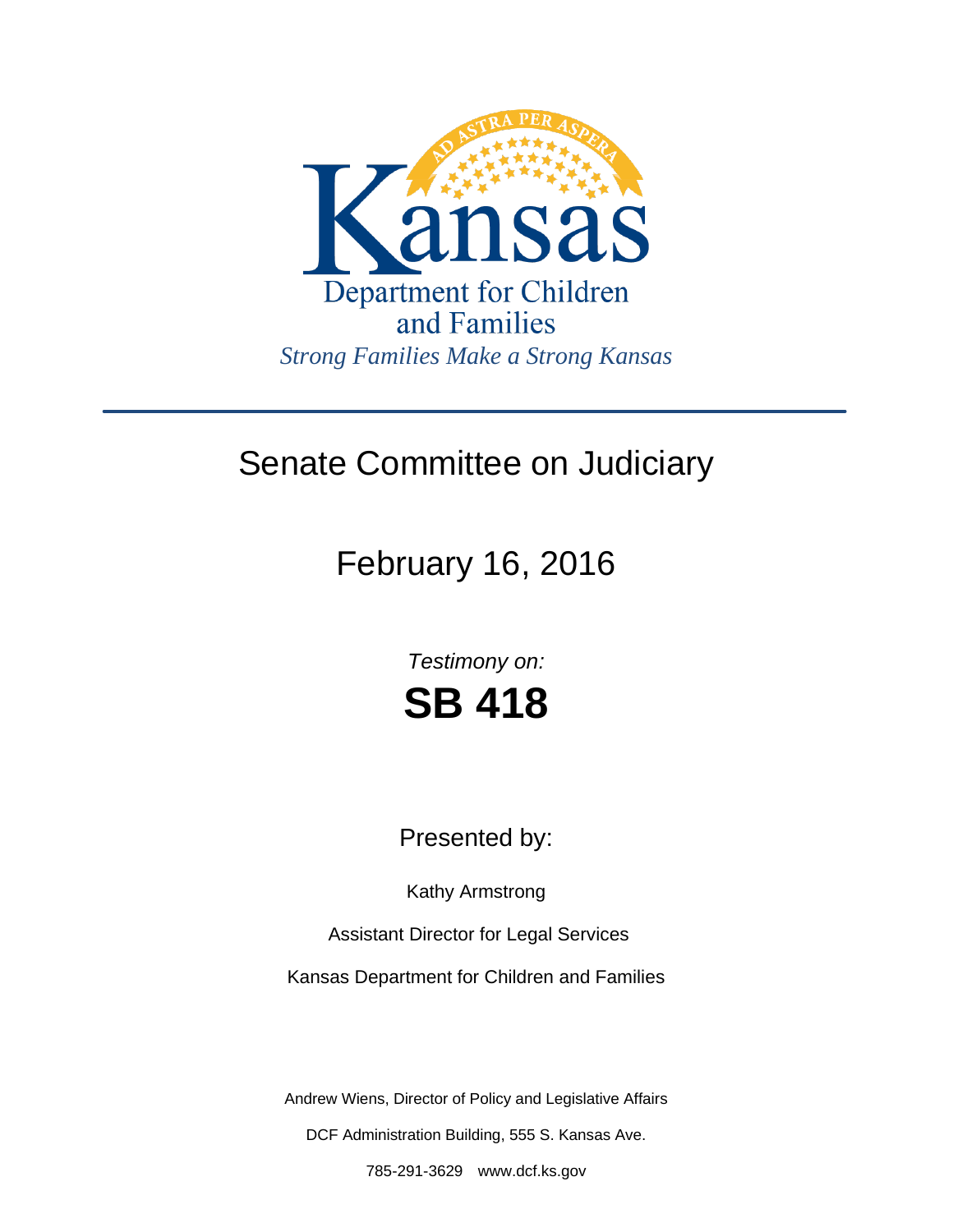## **Testimony of:**

 Kathy L. Armstrong Prevention & Protection Services Kansas Department for Children and Families Topeka, Kansas

## **Testimony on:**

SB 418

## **Chair King, Vice Chair Smith, Ranking Member Haley and Members of the Committee:**

I am Kathy Armstrong, Assistant Director for Legal Services, Prevention and Protection Services, Kansas Department for Children and Families (DCF). Thank you for this opportunity to provide supportive testimony regarding SB 418.

SB 418 amends certain statutory provisions of the Kansas statutes including, but not limited to, the Kansas Child in Need of Care Code to ensure compliance with the federal law *Preventing Sex Trafficking and Strengthening Families Act enacted on Sept. 29,* 2014. The Act amended Title IV-E of the Social Security Act, which relates to children in foster care.

The federal act was an omnibus bill that addressed many topics and included both child welfare and child support provisions. The child support provisions related primarily to improved collections in cases where the custodial parent and child live in one country and the non-custodial parent lives in another country. This portion of the bill was addressed in State law last session by the Kansas Legislature in Senate Bill 105, which enacted updates to the Uniform Interstate Family Support Act (UIFSA 2008).

A Joint Committee was formed during the summer of 2015, made up of selected members of the Kansas Supreme Task Force on Permanency Planning and Judicial Council Juvenile Offender/Child In Need of Care Code Advisory Committee, as well as a few members of the Kansas Human Trafficking Advisory Board (which included representatives from law enforcement and the Office of the Attorney General). The Joint Committee spent many hours reviewing the federal law and determining what State legislation/revisions to the Child in Need of Care Code were needed to bring the Kansas into compliance, based upon current research and best practices in the area of child welfare and victims of trafficking. This compliance will ensure DCF, the Title IV-E agency in Kansas, will continue to receive the needed funding to provide necessary services for children and families who have contact with the agency and provide the most appropriate services and processes. The areas of revision as set out in the proposed bill are reflective of the changes to federal law for children in foster care.

SB 418 revises the CINC Code as needed to comply with requirements, based on best practices, to develop and implement processes for identifying, documenting in records and determining appropriate services for certain youth who are victims of sex trafficking or at risk of victimization.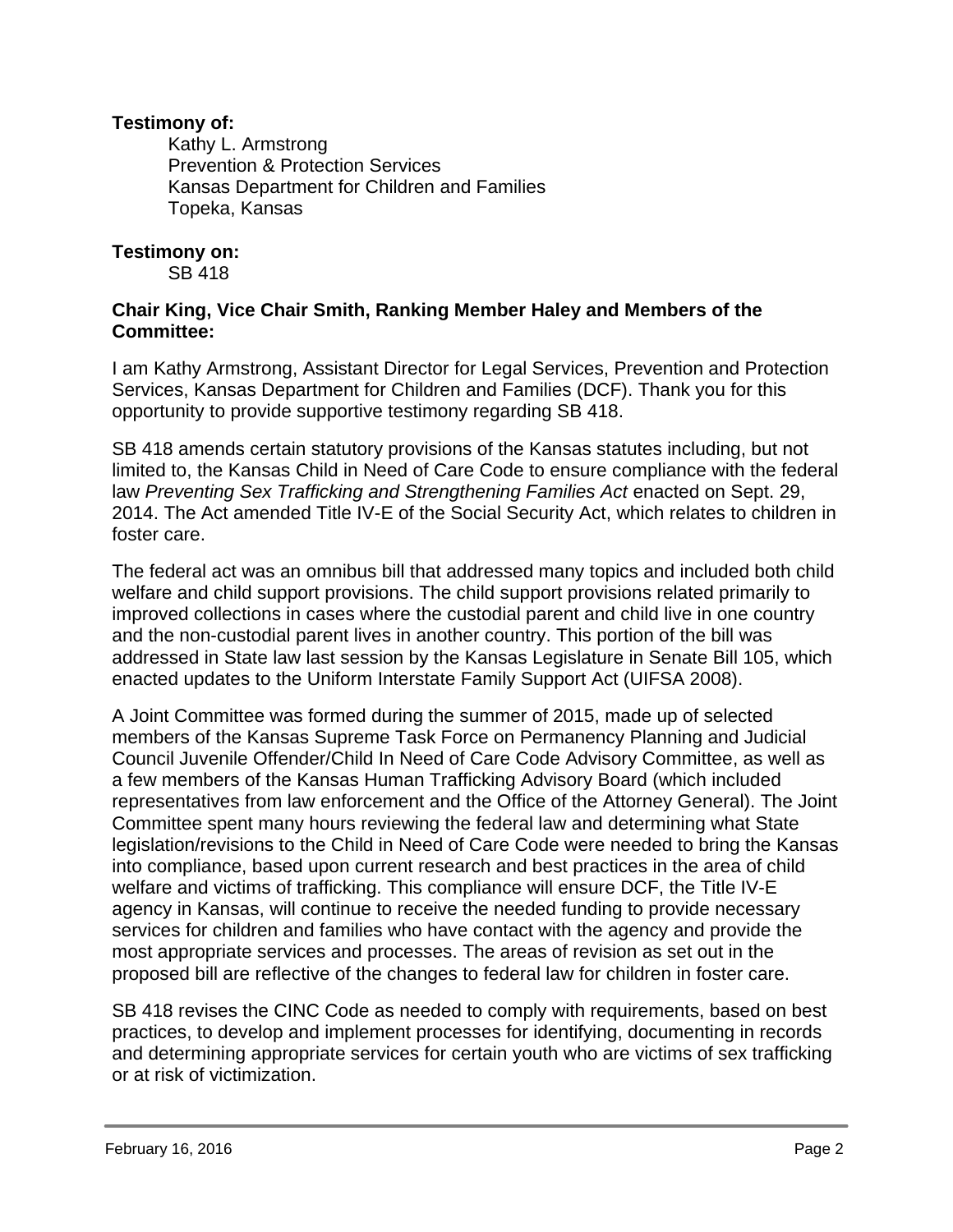SB 418 revises the definition of "sexual abuse" in the Child In Need of Care Code. The bill further revises 38-2202 by adding paragraph (14) to the definition of a "child in need of care" and provides "has been subjected to an act which would constitute human trafficking or aggravated human trafficking, as defined by K.S.A. 2015 Supp. 21-5426, and amendments thereto, or commercial sexual exploitation of a child, as defined by K.S.A. 2015 Supp. 21-6422, and amendments thereto, or has committed an act which, if committed by an adult, would constitute selling sexual relations, as defined by K.S.A. 2015 Supp. 21-6419, and amendments thereto. The definition of "runaway" is also added to the definition section of the CINC Code. The term "runaway" is added to 38- 2231, which currently only refers to a "missing person or verified missing person" as a child under 18 who law enforcement can take into custody when it believes there is probable cause that the child fits into the stated definition.

The bill adds the "interstate compact for juveniles compact administrator" to the list of persons or entities in K.S.A. 38-2210 and K.S.A. 2310 who shall freely exchange information concerning a child who is alleged or adjudicated to be a child in need of care.

SB 418 adds the definition of "reasonable and prudent parent standard" to the K.S.A. 38-2202 definitions provision to clearly define a standard to ensure children in foster care have the opportunity to participate in activities that are appropriate in light of their age and stage of development. This concept is already reflected in the licensing regulations for foster homes, but this addition to the statute will ensure courts are tracking the implementation of this standard. Careful and sensible decisions by the caregiver should maintain a child's health, safety and well-being, while at the same time encourage emotional and developmental growth by ascertaining whether to allow a child or youth in foster care, in the custody of the State, to participate in particular extracurricular, enrichment and social activities. Under the new bill, the court is required to make a finding regarding the reasonable and prudent parent standard and whether the child is being provided regular opportunities to engage in age or developmentallyappropriate activities.

Other provisions seek to reinforce permanent adult connections for youth to assist in their transition to adulthood. The new law, in compliance with the new federal law, will ensure "another planned permanent living arrangement" (APPLA) ("other planned permanent living arrangement (OPPLA)" is term used in Kansas) will not be assigned as a permanency plan to any child under the age of 16 (previously under 14). The court is now required to determine the permanency efforts to place children with a parent, relative or in a guardianship or adoption placement of children with OPPLA as a permanency plan. If OPPLA is found to be best permanency plan for child over the age of 16, the court must document the compelling reason why it is not in the child's best interest to be placed permanently with a parent, relative or in a guardianship or adoptive placement. Revisions in connection with these considerations are made to K.S.A. 38- 2264.

The new law requires children 14 years of age or older to participate in their case plans and the opportunity is provided for them to select two members of the case plan team. This is reflected in the revision to K.S.A. 38-2263. The child must be consulted not only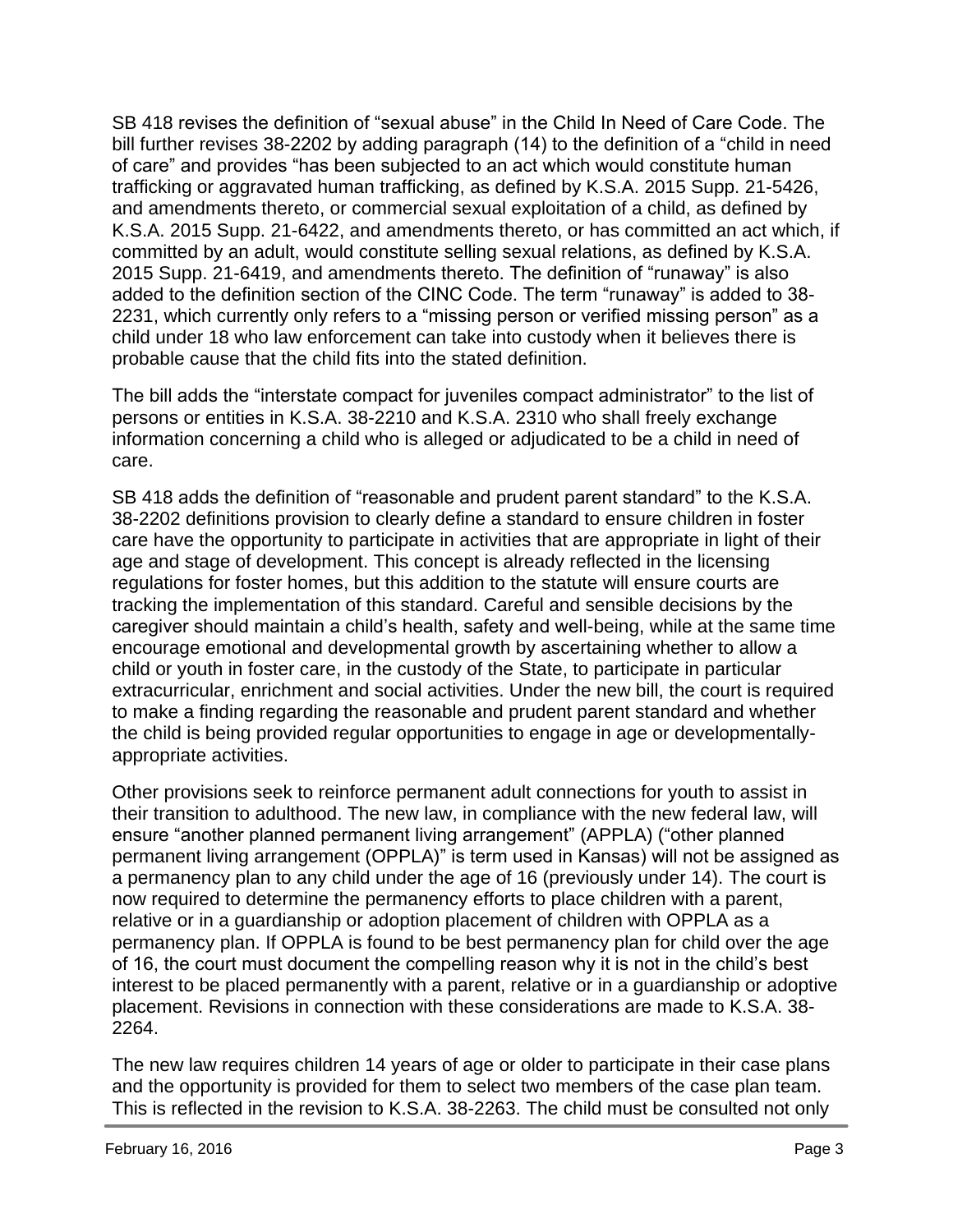in the development of their case and permanency plans, but in any revisions to such plans. They are required to be made aware, with the court ensuring accountability, of their right to receive important documents (i.e. birth certificate, Social Security card, etc.). The DCF Policy and Transition Plan already requires this, but this will now be statutorily required. The new bill will require the court to request the child's input into the desired permanency outcome. Per the bill, K.S.A. 38-2265 will be revised and children 14 and older will be provided notice of their permanency hearing or administrative hearing. The notice will request their input by attendance or report to the court.

Language regarding trafficking is added to K.S.A. 38-2269 as a factor to be considered in making a determination of unfitness of a parent in connection with possible termination of parental rights.

The language of K.S.A. 38-2287 is strengthened to ensure a validated evidence-based tool or instrument is utilized when a suspected victim of human trafficking is assessed. The Secretary shall use the results to make recommendations to the court. The revised language clarifies the Secretary is to provide a summary of the results from the assessment rather than the complete assessment or tool.

The bill further provides that after the DCF Secretary is notified, a child in the custody of the Secretary cannot be located or has run away, the Secretary has 24 hours to make a report to local law enforcement and the National Center for Missing and Exploited Children. Law Enforcement will report to the National Crime Information Center. Both federal and State law are purposed to ensure improved tracking and documentation related to victims of trafficking, so the population may be protected from harm and provided appropriate services to prevent recurrence of such abuse/maltreatment.

The bill amends K.S.A. 75-7023 to ensure information regarding the possible trafficking of a runaway is provided to prosecutors and the court in juvenile offender cases, to be used only for diagnostic and referral purposes.

The bill removes some of the restrictive language for "Staff Secure" facilities that was created by statute for placement of victims of human trafficking. This will allow for more facilities to become licensed to provide needed placement and treatment for human trafficking victims.

Some of the revisions clean up language to ensure proper terminology is used for certain entities (i.e., "department of corrections" rather than "juvenile justice authority").

The proposed bill is detailed and has been reviewed by numerous entities involved with and knowledgeable about the issues and law addressed. It will serve to bring the State into compliance with P.L. 113-183 *Preventing Sex Trafficking and Strengthening Families Act* and ensure improved processes and services for children in the foster care system including, but not limited to, victims and those at risk of being victims of trafficking.

The proposed bill will ensure Kansas is in compliance with federal law, which strengthens the State's requirements to identify, document and track minors in foster care who have been or are at risk of being victims of sex trafficking and ensure quality